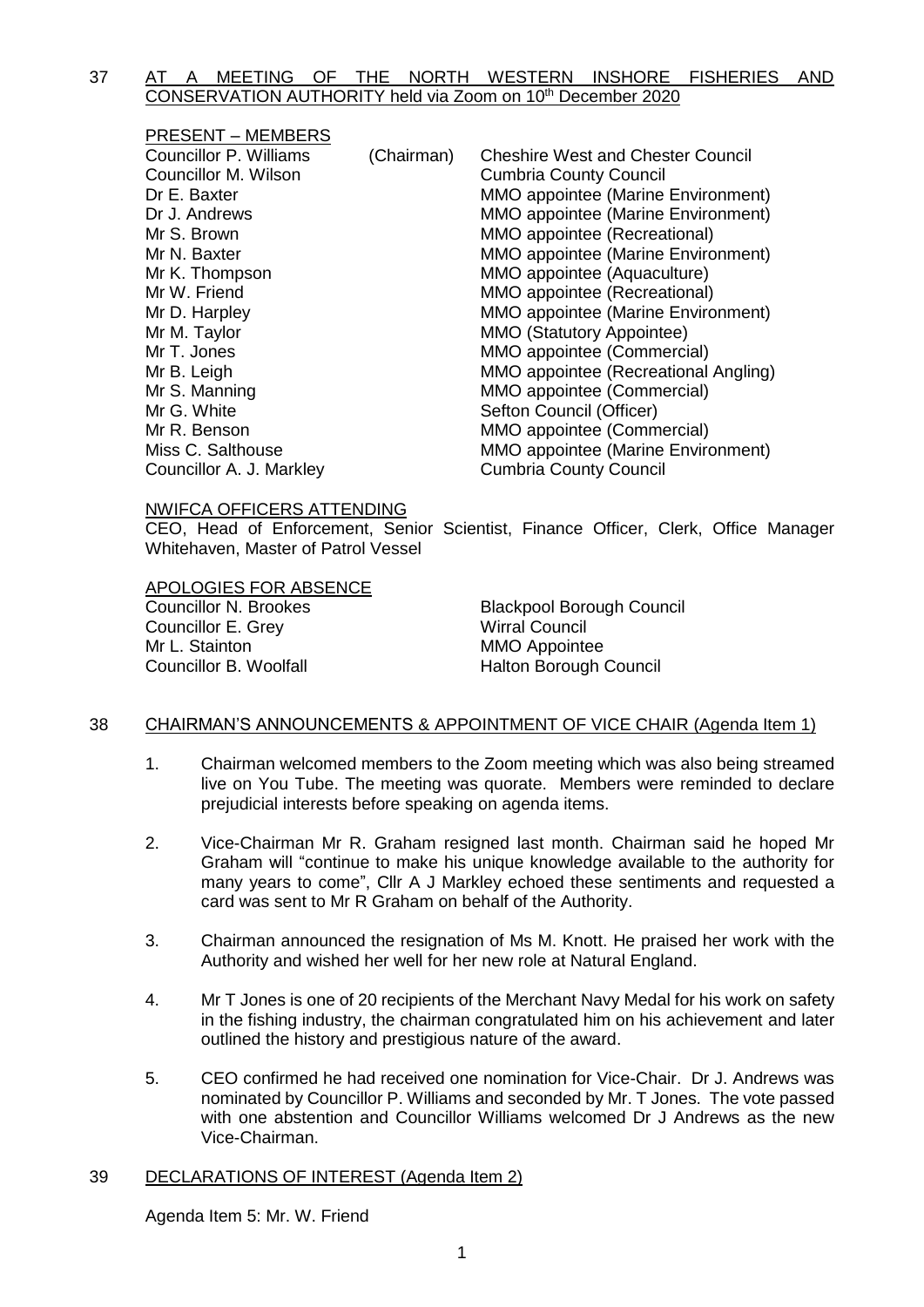Agenda Item 6: Mr. B. Leigh

# 40 TO RECEIVE MINUTES OF THE NWIFCA QUARTERLY MEETING HELD ON 18TH SEPTEMBER 2020 (Agenda Item 3)

The minutes of the 18<sup>th</sup> September meeting were presented by the chairman. Dr J Andrews commented on quality and consistency of the minutes, drawing attention to spelling inconsistencies and other drafting errors.

Proposal to receive the minutes of the 18<sup>th</sup> September 2020 meeting.

Proposed: Dr E Baxter. Seconded: Not recorded

RESOLVED

Minutes of the Authority meeting held on 18<sup>th</sup> September 2020 approved as a correct record by unanimous vote. Mr A Graham confirmed the vote count a second time as some participants had cameras turned off.

### 41 MATTERS ARISING (Agenda Item 4)

No matters arising.

## 42 REPORT ON FINANCE & PERSONNEL COMMITTEE HELD 9TH DECEMBER 2020 (Agenda Item 7 – moved forward by Chair)

Councillor M Wilson confirmed that the meeting was quorate. He was appointed Vice-Chair. Cllr A J Markley was re-appointed Chairman. The meetings agreed the draft budget for 2021-22 with a two percent levy increase and funding for replacement of the Whitehaven RIB.

Mr B Leigh asked for an update on staffing highlighting the lack of a clerk. Finance Officer reported that an advert had gone out for a clerk with a deadline of 9 Jan. Other junior position recruitment was delegated to the Chief Executive.

CEO commented in response to a suggestion by Mr B Leigh that local authority newsletters have been unwilling to advertise posts that are not their own posts, so this option for advertising vacancies is no longer an option. Mr B Leigh asked if Council members could take that up with their HR departments. Councillor M Wilson confirmed he would do this

Finance Officer confirmed Apple Transcription would be minute taking until a clerk was appointed.

## 43 REPLACEMENT OF WHITEHAVEN RIB (Agenda Item 11)

Mr J Moulton introduced the report to give background on the replacement of the fisheries protection vessel "Protector Bravo", which is a RIB that was commissioned in the 1990s. He outlined general concerns about the safety and efficacy of the vessel, with concerns over deck space and sponson puncture. Officers have been investigating the proposal of replacing Protector Bravo with a more suitable fibreglass, twin-hulled vessel to be moored in Whitehaven Marina. The new vessel would be designed and equipped to assist officers in inspecting gear and catches effectively and safely. He outlined the design specifications of the new vehicle which was expected to last 15 years, stretching to 25 with a mid-term refurbishment. He directed members to quotations from Cheatham Marine, Audacious Marine Boats and Blythe Catamarans, sought approval for the proposal and welcomed comments and questions from the meeting.

Cllr P Williams reiterated comments from the finance and personnel committee meeting regarding obtaining three to four quotes for the new vessel and the possibility of part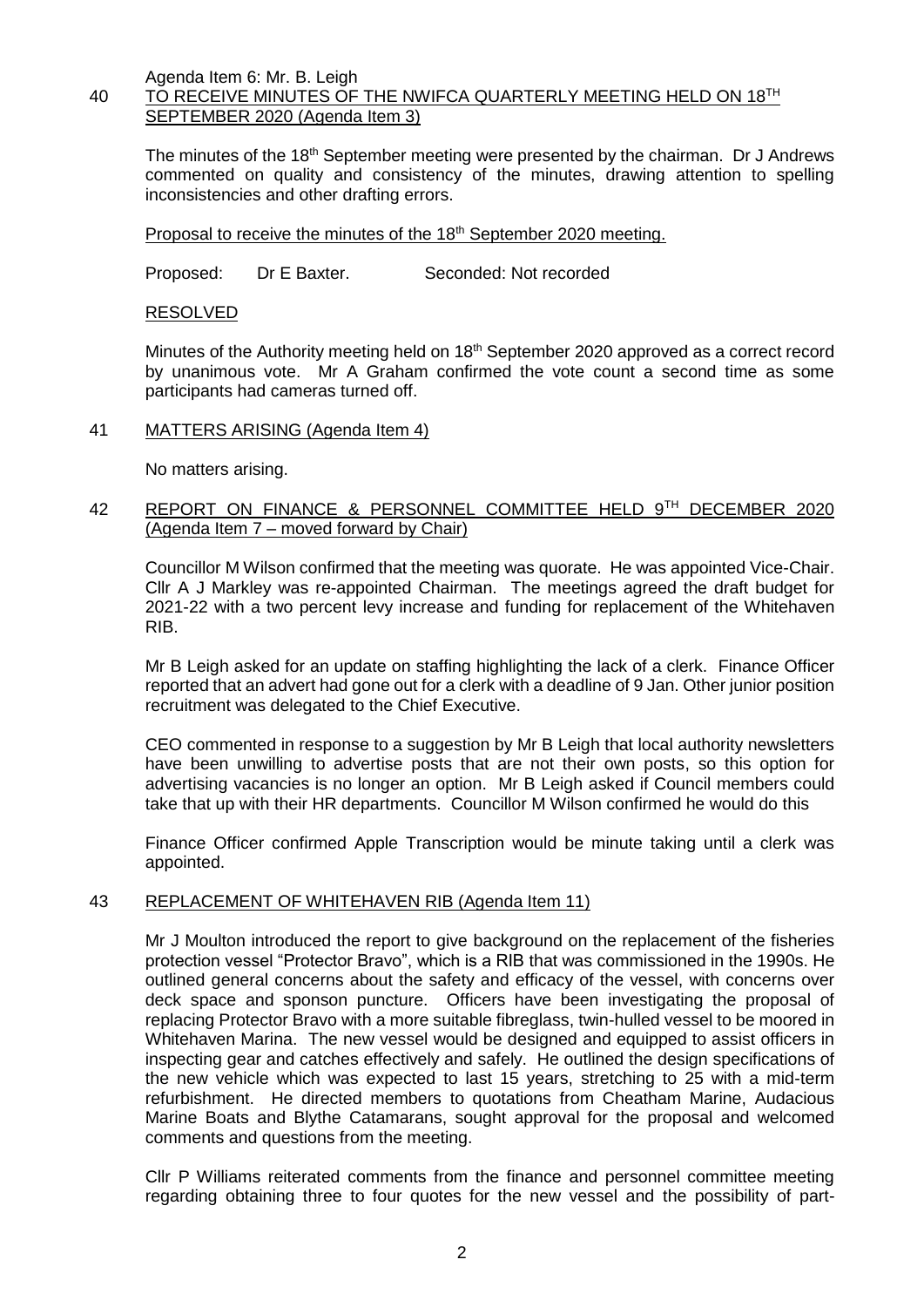exchange of the old vessel. Mr J Moulton confirmed Protector Bravo "still has significant value attached to her" but perhaps a part-exchange would be easier than a separate sale. Dr J Andrews raised a concern about staffing. Would "we have sufficient staff with suitable qualifications for both this new vessel and the larger patrol boat to be out simultaneously?" Mr H Thinnesen confirmed sufficient staff in Whitehaven.

Mr S Brown expressed general support but questioned "Are we possibly losing some of our alongside boarding capabilities when the vessel is further from home?" Mr J Moulton outlined the other vessels which cover this capability. "Boardings are not the main priority of this vessel; it is designed for lifting pots and inspecting nets." Mr S Brown accepted this response, adding a comment about awareness about how many assets are going to be taken up by the new potting byelaw.

Mr R Benson commented that instead of increasing costs, "I personally think you would better off making more use of what you have already got up there." Mr H Thinnesen outlined that operating the big boat at a short sea area was uncomfortable. Until boat was up and running the true costs would not be known. Councillor J Williams proposed that a discussion on technical specifications should happen outside this meeting.

Cllr A J Markley added the comment that the new proposed vehicle is a completely different vessel, the finances are in place for it and expressed support for the replacement.

Proposal to proceed to a formal resolution on this that the authority proceeds to obtain a minimum of three detailed estimates for the specification required and seeks to part exchange the existing vessel against the successful tender.

Proposed: Cllr P Williams Seconded: Cllr A J Markley

### RESOLVED

The vote passed with Mr R Benson voting against. Mr M Taylor, Mr B Leigh and Dr J Andrews abstained.

Mr R Benson added a comment about the hours done by North Western Protector and the possibility of double crewing and using the smaller boat on the back to get into shallow water. He said, "It makes sense to use what is there."

## 44 TO MAKE BYELAW 1 MINIMUM CONSERVATION REFERENCE SIZES (Agenda Item 5)

Mr J Moulton outlined the byelaw. Following the November TSB he met with Dr. J Andrews and Mr S Brown within a week to resolve issues (mainly around carriage of certain undersized species through the district if they had been fished outside the authority area). He praised their contributions and underlined the productivity of this method. Following a meeting with Simon Pengelly (Senior Scientist, Southern IFCA) the wording of the byelaw was changed to "No person shall take, retain on board, tranship, land, transport, store, sell or display or offer for sale from a fishery within the district." The definition of vessels within the byelaw was changed to a specific definition, two paragraphs in the prohibitions have been moved to the exceptions area. Wordings of the revocations have been made consistent with the expectations of the MMO and other byelaws. He thanked TSB members for their previous comments, which had been considered and invited questions and comments from this meeting.

Dr E Baxter highlighted a typo. Mr S Manning asked for clarification on the issue of whitebait and sprats. Mr J Moulton drew Mr S Manning's attention to paragraphs 6 and 7 where this issue is addressed. Mr S Manning underlined the importance of legislation in this area as, "I know at the moment it's just a couple of people working in the Lune Estuary, but it could develop again at some point in the future." Mr S Manning raised a hypothetical situation about larger scale whitebait fishing and Mr J Moulton stated that those people would need permits that would be issued and new fisheries would be assessed, however this byelaw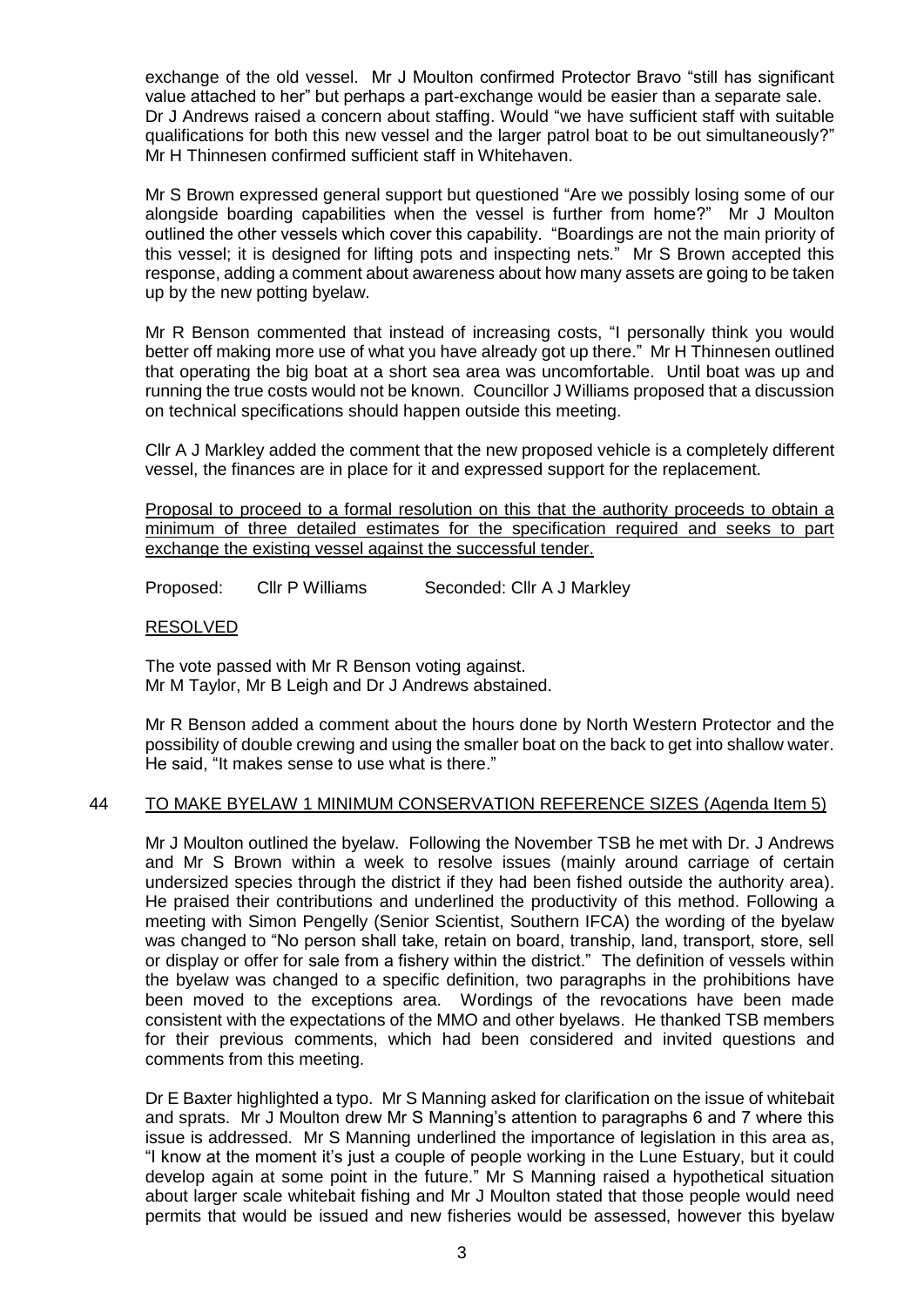was crucially needed by officers and "this is an effective way of not imposing any extra regulation on people that didn't have it in the first place." Mr S Manning thanked Mr J Moulton for his comments.

Mr B Leigh commended the process of members working with officers to enable speedier progress with byelaws and the chair endorsed this view. Dr J Andrews and Cllr P Williams both later echoed this.

Mr M Taylor commented that the herring minimum size will still apply because of national legislation. Mr J Moulton clarified that the wording is a direct transcription of the EU current regulation and a duplication into the byelaw of regulation this is already in place. In response to a further question from Mr M Taylor, Mr J Moulton confirmed "ten percent exception because of sorting practicalities." Mr M Taylor thanked him for clarifying. Dr J Andrews added, "It's not something that is contrary to national or EU legislation or that we need to change; it is filling a gap that that legislation doesn't cover," and expressed a hope that this had been done neatly.

Proposal to make the byelaw outlined at annex A.

Proposed: J Andrews Seconded: S Brown

RESOLVED

The vote passed unanimously.

### 45 TO MAKE BYELAW 2 NORTH WIRRAL FORESHORE BIVALVE MOLLUSCS (Agenda Item 6)

Ms M Knott outlined the background on the issue of unregulated hand-gathering of bivalves on the North Wirral Foreshore. She said that following the expiration of the emergency byelaw, options are limited because there is very little stock of larger clams left on that area. Depending on the meeting today a six-month extension on the emergency byelaw from DEFRA may be required.

She confirmed comments from Dr J Andrews had been considered and incorporated where appropriate into her draft of the full byelaw. Concerns from Mr S Brown had also been incorporated leading to the inclusion of a three-year review on the byelaw. Mr S Brown's concerns about discrimination against recreational gatherers had been considered, however it was agreed that due to unavoidable enforcement concerns the recommendation to make the full byelaw should be continued. Ms M Knott outlined some further proposed changes to wording. The wording will now read: "This byelaw does not apply to a person fishing under a permit issued pursuant to the dredge byelaw." She invited comments from the meeting.

Mr S Brown further highlighted his concerns about the potential discriminatory nature of the byelaw, and the need for a specific boundary. "I think we are going down a wrong track, and I think we are digging ourselves an exceptionally deep hole on this one."

Mr B Leigh declared an interest in the issue and said he would abstain from the vote. However, although he shared Mr S Brown's concerns about the public fishery he expressed overall support for the byelaw due to the need to protect the stock of large clams in the area.

Mr J Andrews echoed the comments of Mr S Brown regarding the definition of the area covered by the byelaw. He further commented that the words "within or from a fishery" in paragraph 3 implied the byelaw encompassed the entire district. Ms M Knott confirmed this should read "within the area defined in the schedule."

Proposal to make the byelaw as drafted and subject to the two changes outlined.

Proposed: K Thompson Seconded: C Salthouse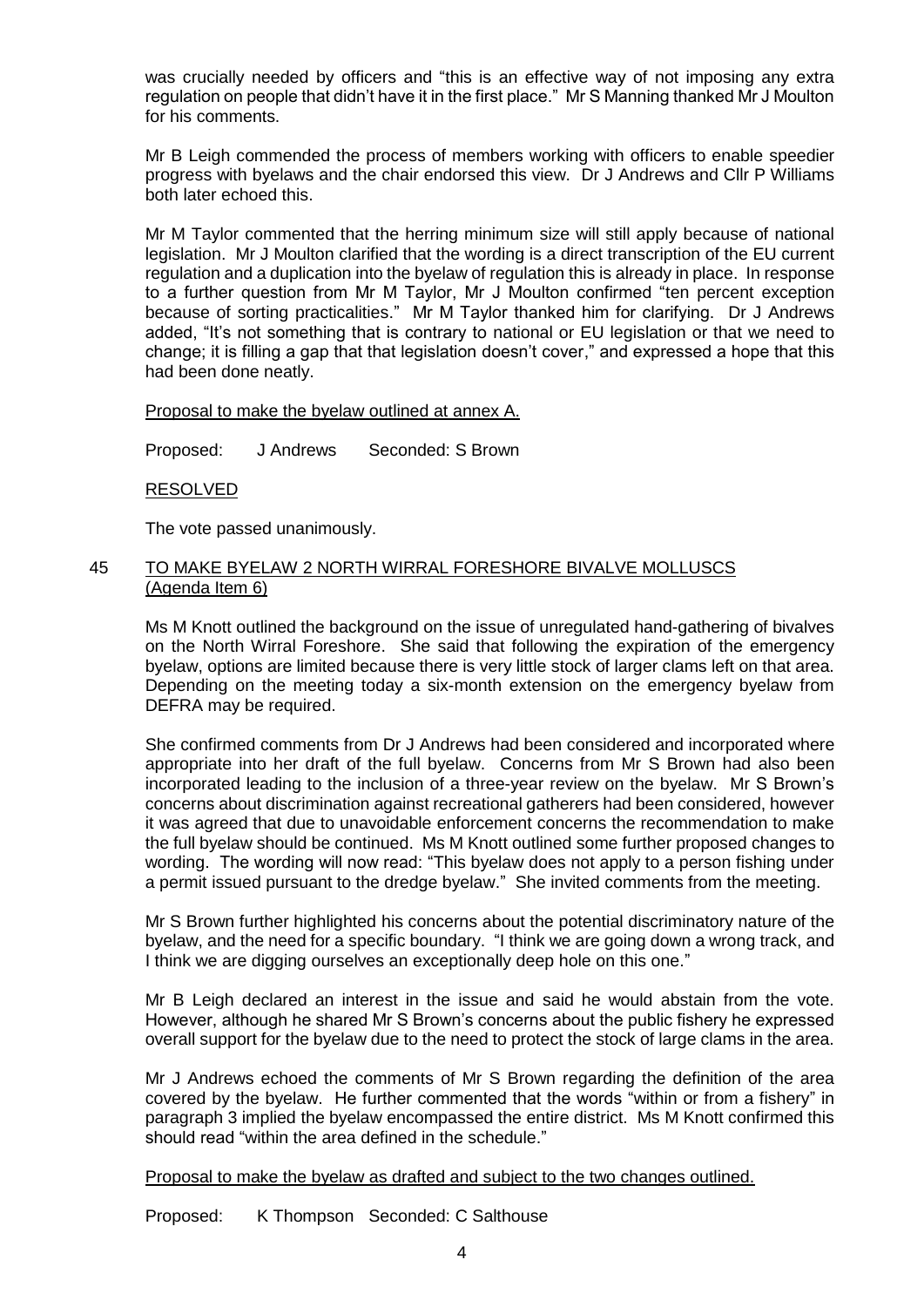#### RESOLVED

The vote passed.

Four abstentions: Mr B Leigh, Mr S Brown, Mr R Benson and Mr S Manning

In response to the abstentions, CEO and Mr B Leigh debated the procedural issue of whether you need to abstain if you have a disclosable interest (non-pecuniary as opposed to pecuniary). Mr B Leigh outlined that he found it appropriate to abstain as his vote might be clouded by his interest, but he maintained the right to express a view as he represents a sector and, "I think it is right for them to know why I have voted or not voted in a certain way."

### 46 FINANCIAL REPORT (Agenda Item 8)

Finance Officer confirmed the budget and levy was approved by the finance and HR subcommittee. She presented the budget review up to the end of September and the balance sheet. She invited comments and questions.

Ms C Salthouse asked for clarification on the figure of 121,000 for the replacement vessel. Finance Officer clarified that this is the annual figure set aside for the replacement of North Western Protector in ten years' time and represents the fourth year of savings. The amount for the replacement of the RIB vessel discussed earlier is a separate figure. Ms C Salthouse thanked her for the clarification.

Mr B Leigh asked for clarification on the levy to local authorities. CEO clarified the New Burdens Funding from central government is guaranteed until March 21 but expected to be rolled over for 21/22 as well. Dr J Andrews commented that if that funding were in jeopardy it would be a concern but other than make contingencies and representations to the government options for action at the moment are limited.

Mr S Manning questioned if there were minutes produced by the finance committee and if these were available to members. Finance Officer clarified that there was no problem with this as long as no confidential HR matters discussed, however confirmed that the Councils contributing money were members of the sub-committee and have access to the minutes.

#### Proposal to accept the finance report.

Proposed: W Friend Seconded: B Leigh

RESOLVED

The vote was passed.

#### 47 DATES OF MEETINGS 2021 (Agenda Item 9)

The acting clerk presented a list of dates of meetings and proposed these are kept digital for the moment. Cllr P Williams thanked the acting clerk and commented that this was also saving on costs.

#### 48 PATROL & ENFORCEMENT REPORT (Agenda Item 10)

Mr J Moulton highlighted the "excellent joint working" happening at the moment with the constabularies around the coat and other agencies. He explained that two new IFCOs had been appointed at Whitehaven and were progressing through training. Regarding the COVID situation he said this is still a learning process but they are continuing to develop risk assessments and the patrol vessel is now COVID safe despite initial difficulties. Regarding the EU exit, "We are operating jointly with the MMO and working through the joint maritime and operations control centre, National Inshore Marine Enforcement Group on a joined-up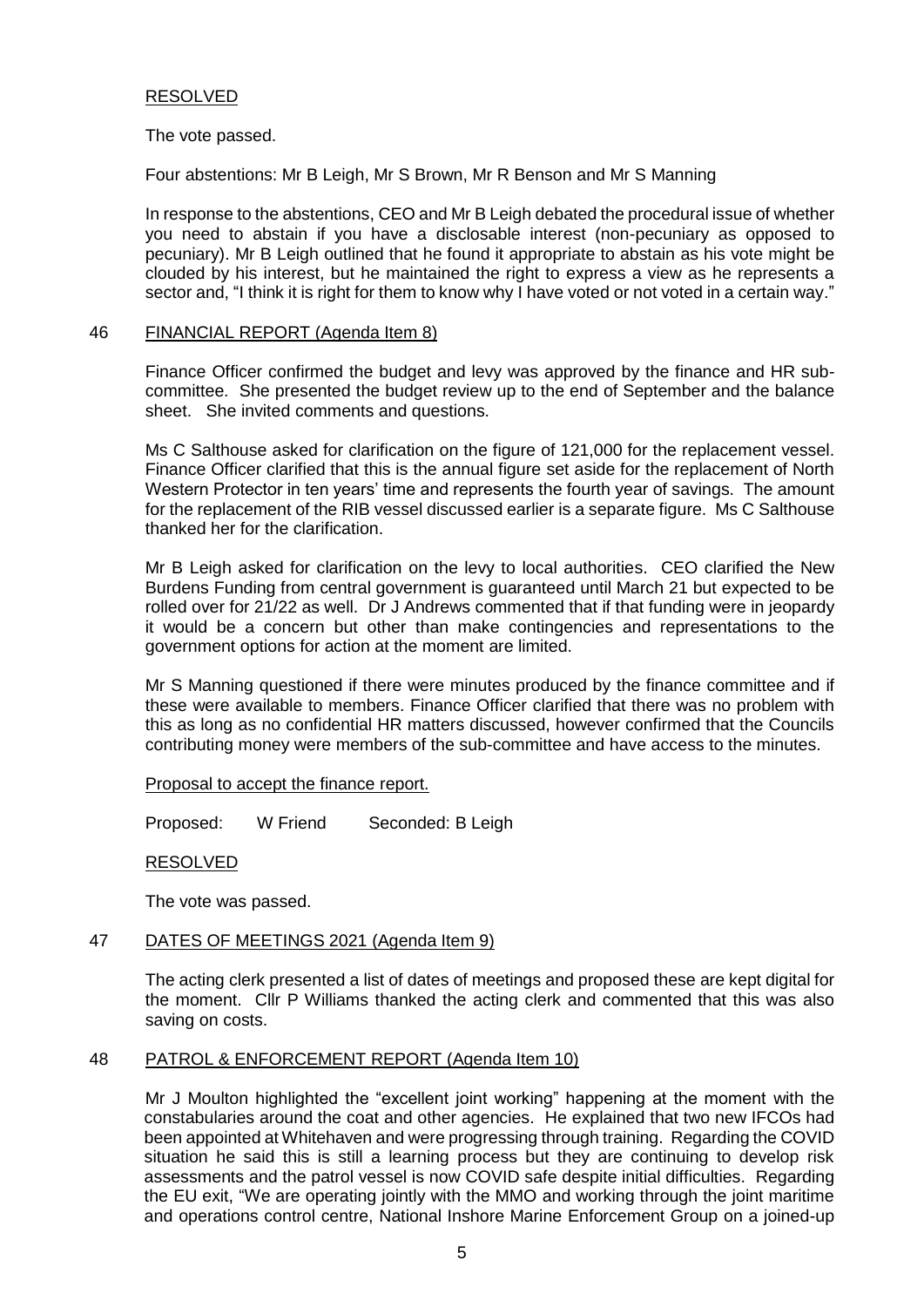approach to having a good, strategic enforcement plan ready for 1st January, which NWIFCA will be a key part of."

He highlighted some recent successful prosecutions and that the reporting statistics for byelaw 3 have been received into the office but not yet updated digitally because of staffing shortages. The report from Mr H. Thinnesen on the North Western Protector showed sanctions were quiet, demonstrating good compliance. He invited questions, but highlighted that this report was mainly for information.

In response to a question from the chair, Mr J Moulton confirmed the Leasowe team had been thanked on behalf of members.

#### Proposal to accept the patrol & enforcement report.

Proposed: Mr N Baxter Seconded: Cllr M Wilson

#### RESOLVED

The vote was passed.

Mr S Manning asked for clarification on whether he was able to vote on this as a commercial fisherman. The chairman and Mr B Leigh agreed he was as this was just a factual report. CEO agreed this report did not concern Mr S Manning's disclosable interests and Cllr P Williams agreed.

#### 49 CHIEF EXECUTIVE OFFICER'S REPORT (Agenda Item 12)

Regarding communications, CEO confirmed an association of IFCA meeting had taken place. He highlighted that a lot of time was spent on budget control and, "Paul has brought in a reserves policy and an organisation to the finances that, I think, will be very beneficial."

Quite a bit of time was spent on the problem of appointing members. The MMO have launched a recruitment drive for MMO appointees to the IFCAs but have refused to extend any members who have reached ten years' service.

A national Lead Training Officer is being recruited to pick up on the training programme. A response had been prepared in response to the report by RPA to DEFRA on the evaluation of IFCAs but the report itself has not been published yet so this is not yet needed.

Funding was discussed and the issue of council funding/government funding. He extended his thanks to Cumbria and Lancashire and expressed the view that local authority funding was working well, and a move towards government funding may eventually result in the absorption of the IFCAs into a larger, single agency.

He invited comments and questions from the meeting.

Dr J Andrews highlighted the most significant aspect of the report was the departure of Ms M Knott, "that is going to be a significant gap to fill," and he questioned what planning had been done to ensure continuity. The CEO confirmed Mr J Haines will be appointed acting senior scientist, he outlined his experience and the senior post will be advertised in due course. The finance and HR committee will be brought in when the appointment of the senior scientist happens. There are currently two vacancies in the science team to be filled. There is a short list of ten applicants ready to go.

Mr S Manning expressed concern about the lack of commercial fishing expertise on the TSB Committee. Councillor Williams commented that unfortunately not much can be done about which members are voted onto the committee and which are not. Mr S Manning further expressed concern that the cross-section of MMO appointees does not properly represent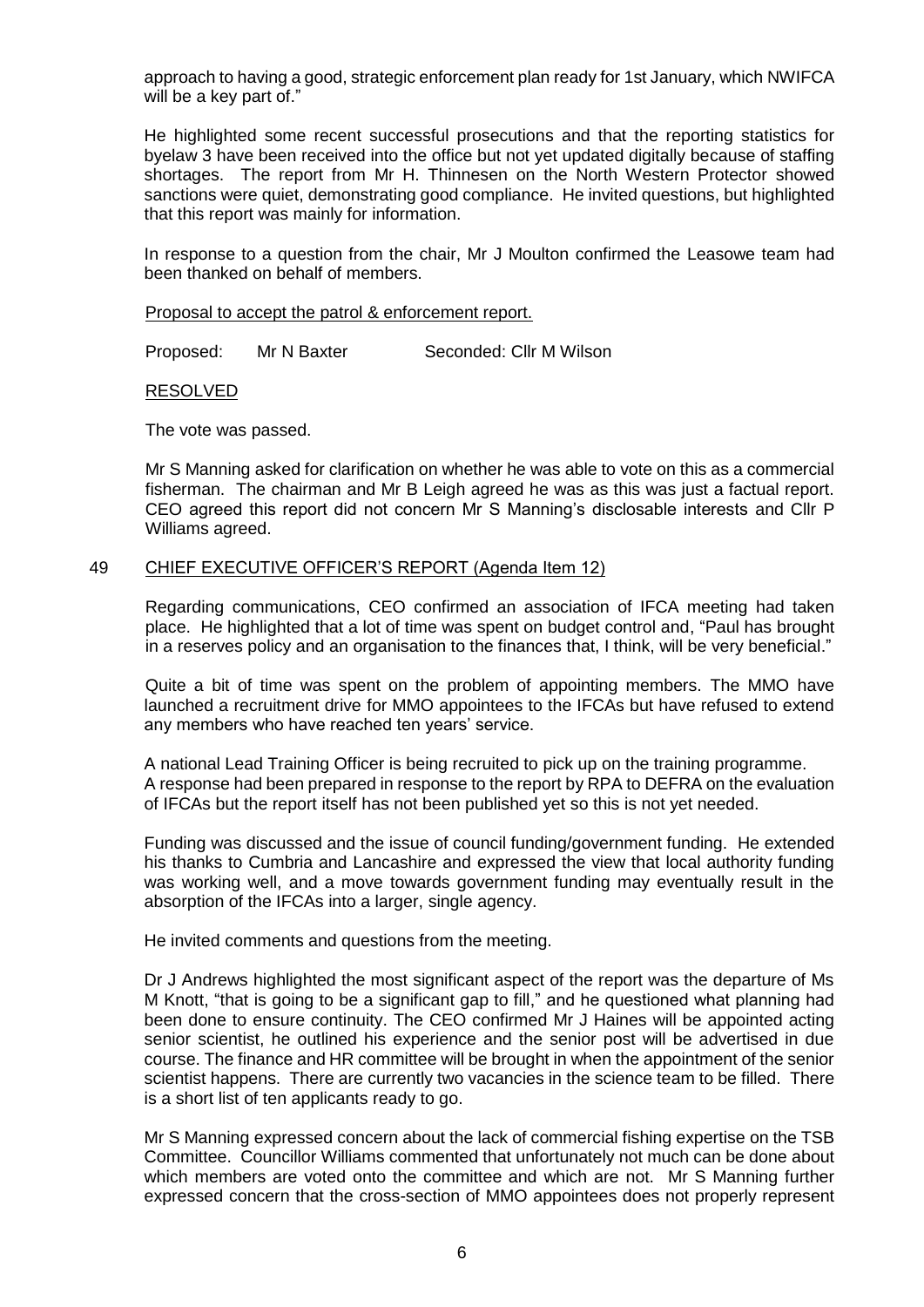the whole cross-section of interests. He commented, "Sometimes you get the feeling that people don't want local fishermen on that TSB committee."

Cllr P Williams invited comment from Dr E Baxter and she added, "The TSB membership and the process for appointing members is set out in the constitution, so there's not much we can do about that." She felt that it was fairly representative but commented that since the move to Zoom some members have not been able to attend. Appointment is annual, so the chance for appointments will come up again in the next year.

Dr J Andrews confirmed that as he is now vice-chair and therefore ex-officio he has vacated a seat. Dr E Baxter asked if it would be appropriate to take a vote if several members were interested. The chair enquired if this was permitted under the constitution and CEO clarified that, "What we would normally do in that situation is move to the next person who was not quite voted on in the last election," until the situation could be formally rectified in June. Mr B Leigh added, "The constitution provides for TSB to co-opt expertise should the need arise, so the issue is for TSB to consider, not the authority," and he hoped the TSB could resolve this issue at its next meeting. The chair agreed.

In response to Mr B Leigh describing himself as representing the angling sector, Mr S Manning clarified members are supposed to represent the whole of the activities in the district and sign a declaration that they do not represent one sector. Mr B Leigh responded, "It's a matter of record that I am appointed as a representative for the recreational angling sector and leisure, but I think much wider than that, hopefully I have demonstrated over a period of years that as an individual member I try to represent all the authority's interests." Mr S Manning apologised and confirmed he did not, "want to point the finger at you, Brian."

Mr A Graham confirmed the next person on the list to join the TSB meeting would be Mr R Benson. Dr J Andrews supported him getting the job, but highlighted that perhaps Mr G Pidduck could stand down for future meetings where Zoom access was required to allow for a replacement with requisite commercial experience. Mr B Leigh underlined this is what he had been trying to get across. Mr S Manning concluded by saying if Mr Benson and Mr Pidduck are represented at the meeting that is enough for him, and Councillor Williams suggested it might assist if Mr Pidduck could attend the Zoom meeting by telephone.

Proposal to accept the Chief Exec's report.

Proposed: Ms C Salthouse Seconded: Cllr M Wilson

#### RESOLVED

The motion was passed unanimously.

#### 50 SCIENCE REPORT (Agenda Item 13)

The chair welcomed the Senior Scientist to her last science report.

She outlined a couple of areas of key work. Nothing had really happened on the razor clam collaborative research due to COVID, but progress has been made in setting things in motion for the New Year.

The Mersey Estuary Tidal Barrage Environmental Workshop meetings have been well attended. The mayor of the Liverpool City region is very keen on using tidal power to regenerate the region, so Mandy reported that she was in the middle of collating as much data of all the fishing activities and area in the zone of influence from any possible tidal power schemes. However, she said she had warned partnership agencies of her imminent departure and to expect the science team to have limited capacity temporarily.

Solway Subtidal Mussel survey work had been put on hold by COVID, and then was unfortunately affected by bad weather. There will be surveys conducted in 2021 to get the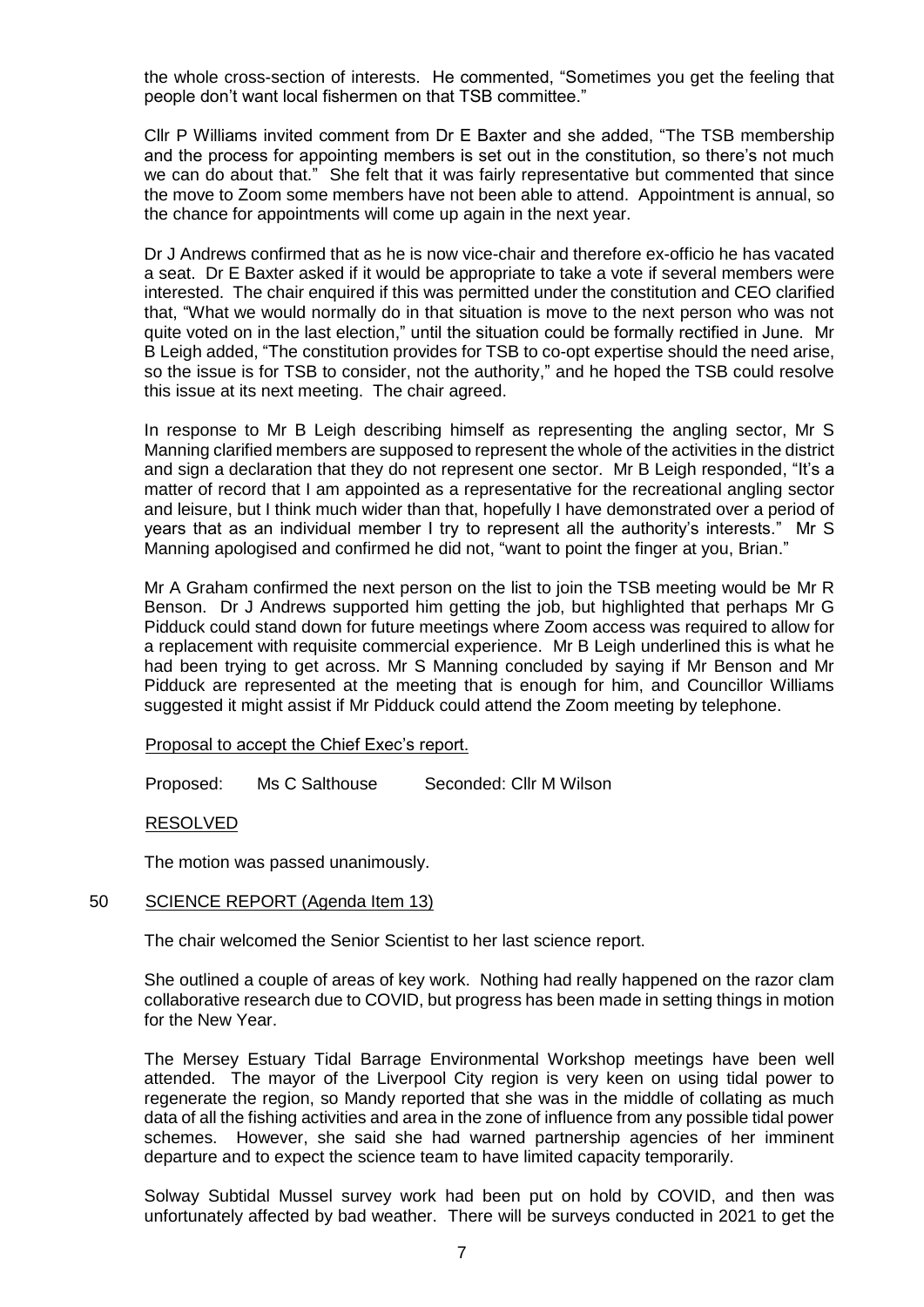data that is needed to inform the Habitat Regulations assessment to be able to look at authorising a dredge mussel fishery in the Solway. She underlined the huge amount of work that goes into surveys and encouraged everyone to support the science team in the coming year.

Mr S Manning made a comment regarding the EU exit that, "We need to be able to send Class B cockles and mussels to Europe." Ms M Knott responded that the officers had been pushing this point for at least two years. "The fact that it is still in this very sorry state is not down to any inefficiencies or inadequacies of officers of the North Western IFCA." Mr J Moulton further added that the issue had been raised with other stakeholder groups over the past four years.

Mr T Jones praised the Solway mussels report as a marvellous piece of work and offered the support of equipment of the Menai Strait Management Association to assist.

Dr J Andrews asked to formally thank Ms M Knott for all of her hard work over the years. "I think we all owe her a debt of gratitude, and I, personally, would like to wish her all the very best for her future career with Natural England. We will miss you." Councillor Williams seconded these comments on behalf of the members. Mr T Jones reiterated Ms M Knott will be sorely missed.

Proposal to accept the science report.

Proposed: J Andrews Seconded: E Baxter

RESOLVED

The motion was passed unanimously.

### 51 TECHNICAL SCIENCE AND BYELAWS (Agenda Item 14)

Dr E Baxter also praised Ms M Knott for all of her hard work.

Regarding the meeting of the TSB on  $3<sup>rd</sup>$  November, she said a large amount of time was taken up discussing administrative matters. The minutes of the extraordinary meeting of the TSB on  $4<sup>th</sup>$  August were agreed but unfortunately the minutes of the TSB meeting on 11<sup>th</sup> August could not be. This has been resolved by a more comprehensive version being circulated for approval by email.

She outlined other areas covered in the meeting including an update on byelaws and the byelaw review, and it was agreed that the byelaw review strategy and process for dialogue would be taken forward to the February meeting to try and progress the matter.

Reports were presented on the Nephrops creel research project there was a proposal for NWIFCA officers to engage in consultation with fishermen alongside Cumbria Wildlife Trust was approved. A report on the Leasowe clam survey indicated stock levels of clams were very low, which has resulted in the proposal to make the current restriction on hand-gathering bivalves into a full byelaw, as discussed at the current meeting. The occurrence of Chinese mitten crab findings and the findings of a survey on the South America seed mussel fishery were discussed. The issue of members who are not able to attend the TSB and resulting lack of expertise/input was also discussed and, "it was agreed that we would look to co-opt another member for the February meeting if Gary was unable to attend, and I think that still stands after today's discussion, despite that additional vacancy, so we will definitely look to take that forward."

Proposal to accept the TSB report.

Proposed: Mr T Jones Seconded: Dr J Andrews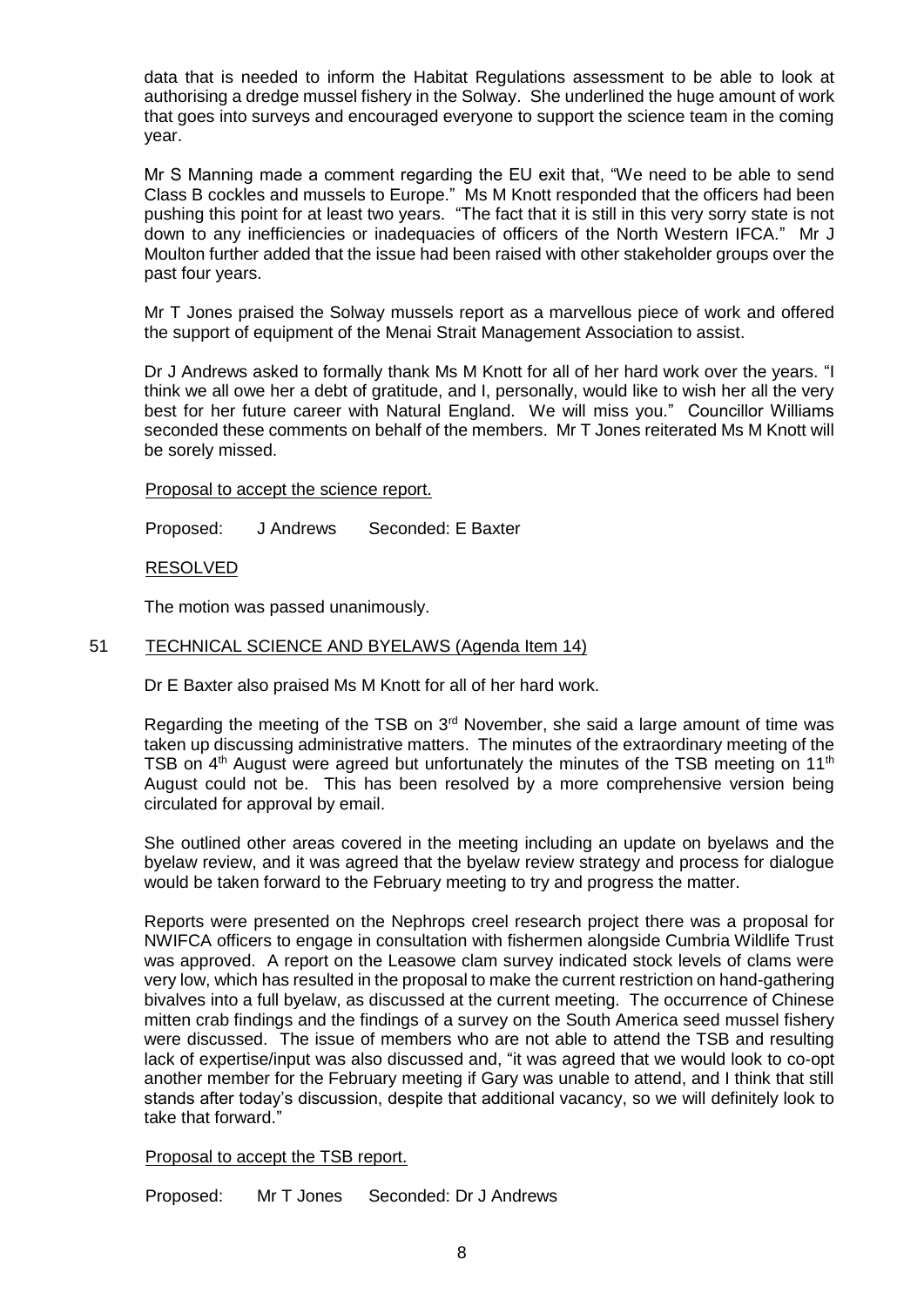# RESOLVED

The motion passed was passed unanimously.

## 52 REVIEW OF POLICIES, PROCEDURES AND GOVERNANCE (Agenda Item 15)

CEO reported a contract has been agreed with RPA. It has been agreed to provide them everything they need for their research, He invited comments from the committee on the inception meeting. Councillor Williams commented that it was a good meeting and he was impressed with RPA. Dr J Andrews agreed that it was a very positive, productive meeting. He hoped that they understood that, "we were after them looking a bit more at the nuts and bolts of how we do our work rather than blue sky thinking about where we might like to go with it all." Mr B Leigh echoed these comments and shared the hope that the review would highlight both positive messages and areas for improvement. Mr T Jones agreed and questioned timescales. CEO clarified the next meeting is hoped for January and the work is expected to be a seven-month project.

#### 53 ANNUAL PLAN 20-21 Monitoring Q2 (Agenda Item 16)

No comments were raised,

### 54 ANNUAL PLAN 21-22 Draft (Agenda Item 17)

No comments were raised.

### 53 ANNUAL REPORT 19-20 (Agenda Item 18)

Dr J Andrews questioned, "To what extent does the annual plan inform the objectives and the day to day working of individuals within the organisation?" CEO clarified that the idea was that all officers pick up elements of the plan in their work D J Andrews commented that using the annual plan as a box ticking exercise was a wasted opportunity that it ought to be used in a strategic manner. He questioned if RPA could be directed towards the annual plan, so that the annual plan could inform day-to-day what people are doing.

Mr B Leigh discussed his experience of annual plans and suggested workshops and engagement with staff so that they understood how high level objectives related to their everyday work practice. Ms C Salthouse urged caution that incorporating high level objectives into staff appraisals could make them less meaningful. "I think what we have here with the annual plan here is something which is designed for reporting to government. I think in terms of operational activity an annual plan would look slightly different."

Dr J Andrews questioned whether using five-year-old DEFRA success criteria as the foundation for the annual plan was as useful as working out objectives "that are meaningful to us."

CEO replied that, "A few years ago I did try to depart from the DEFRA success criteria, and members really didn't want me to do that." He acknowledged the DEFRA success criteria were not "very clear and very useful in many cases," and that having the annual plan process as well as the significant reporting that is already done is "a little over the top". He reported that the Chief Officers had already mentioned to RPA in response to the recent report to Defra that "in many ways IFCA are quite over-monitored." He concluded that, "We are one of ten IFCAs, and at the moment DEFRA want us to all report to the same standards and the same set of criteria, so I feel we are kind of stuck where we are."

Mr S Manning commented that inshore fisheries people were being "unfairly picked on" regarding the catching of bass and asked if there was anything that could be done to put pressure on CFAS or DEFRA to bring this case to light. Mr M Taylor replied that this was an MMO/DEFRA issue and the restrictions will stay in place for the foreseeable future but he was happy to pass on Mr S Manning's comments.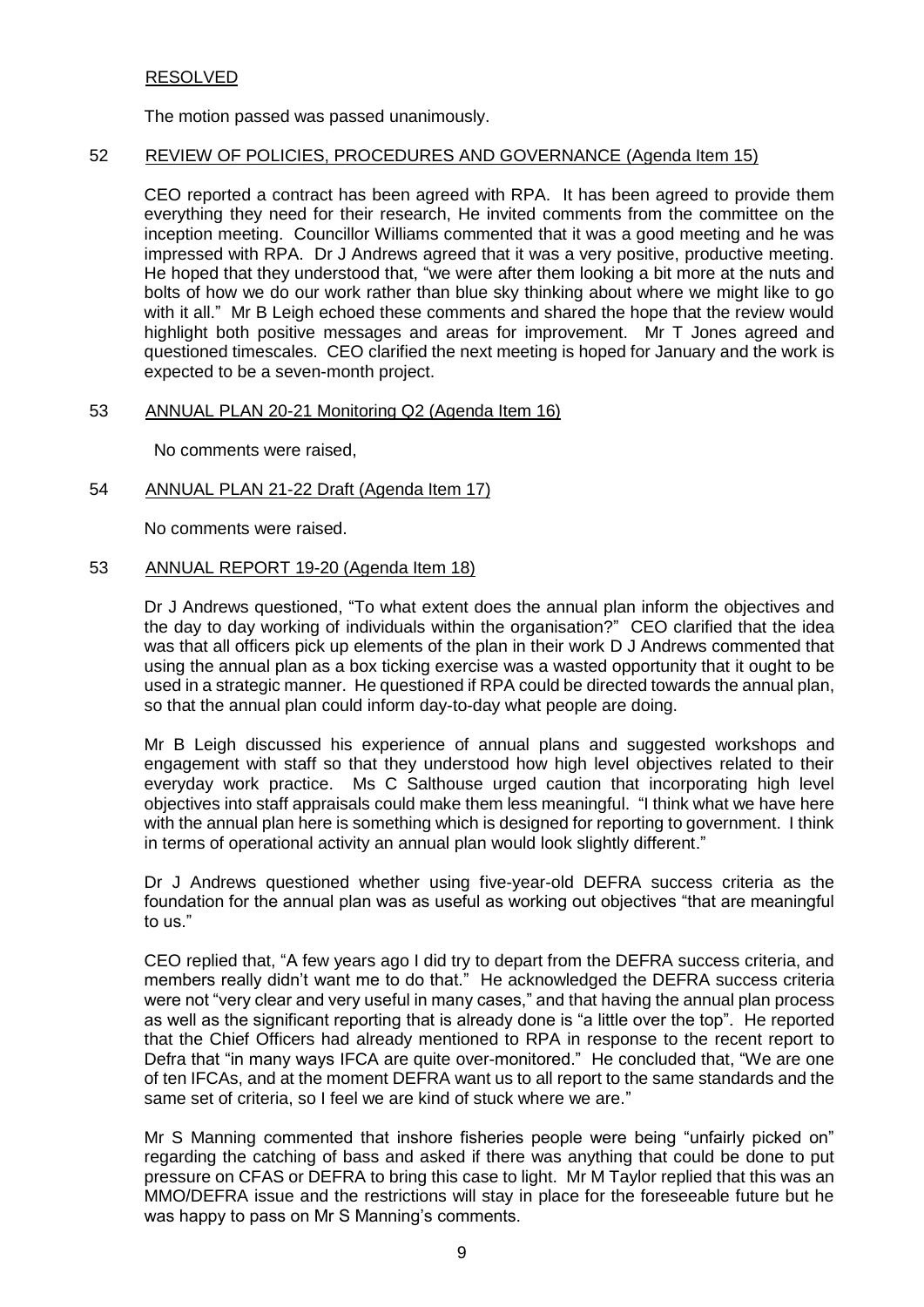CEO drew attention to a particular map in the report which outlined the large percentage of the area dedicated to marine protected areas which explained why the pressure on the science team has been so great.

#### Proposal to accept the annual report.

Proposed: Dr J Andrews Seconded: Cllr P Williams

RESOLVED

The motion passed unanimously.

## 54 DISCLOSABLE INTERESTS & DISPENSATIONS (Agenda Item 19)

Regarding disclosable interests dispensation procedure implementation, CEO announced this procedure was ready to be implemented. He outlined the new process, including members filling out a disclosable interests form. Mr B Leigh highlighted the importance of the forms in ensuring compliance with legislation, but highlighted the need for continuing assessment about newly emerging interests.

CEO confirmed he would take charge of amending the constitution and he and Anthony would monitor forms coming into the office.  $7<sup>th</sup>$  January was agreed as the deadline for the forms.

Dr J Andrews asked for clarification if residential property needed to be declared as "any beneficial interest in land we have to declare." Councillor Williams confirmed yes. Mr B Leigh stated, "If you have any doubt whatsoever, declare it… for the purposes of safety and certainty."

Mr S Manning welcomed the changes but also sought clarification. Mr B Leigh clarified that the scheme of dispensations is there to allow members to discuss and contribute towards the debate but members, "absolutely acknowledge that they will never do so to incur personal favour or benefit."

Dr E Baxter questioned if the forms could be circulated as a Word document attachment for accessibility and CEO agreed.

Proposal to agree the disclosable interests paper and process to be followed.

Proposed: Mr B Leigh Seconded: Dr E Baxter

RESOLVED

The motion passed.

#### 55 AMENDMENTS TO CONSTITUTION (Agenda Item 20)

CEO, "It is kind of similar in that it is amendments to the constitution, and it contains corrections which were given to you in a previous meeting and then, under our standing orders, they have stood adjourned from a previous meeting and now we can approve those corrections and I can include them and just do all the corrections for both this paper and the last paper in a new version of the constitution which we can send out hopefully before too long early next year."

Dr J Andrews felt in paragraph 2 the meeting was agreeing to something that was not in the minutes but previously it had been noted "If it is not in the minutes that were subsequently agreed, it didn't happen." Cllr Williams agreed a need for consistency. The acting clerk